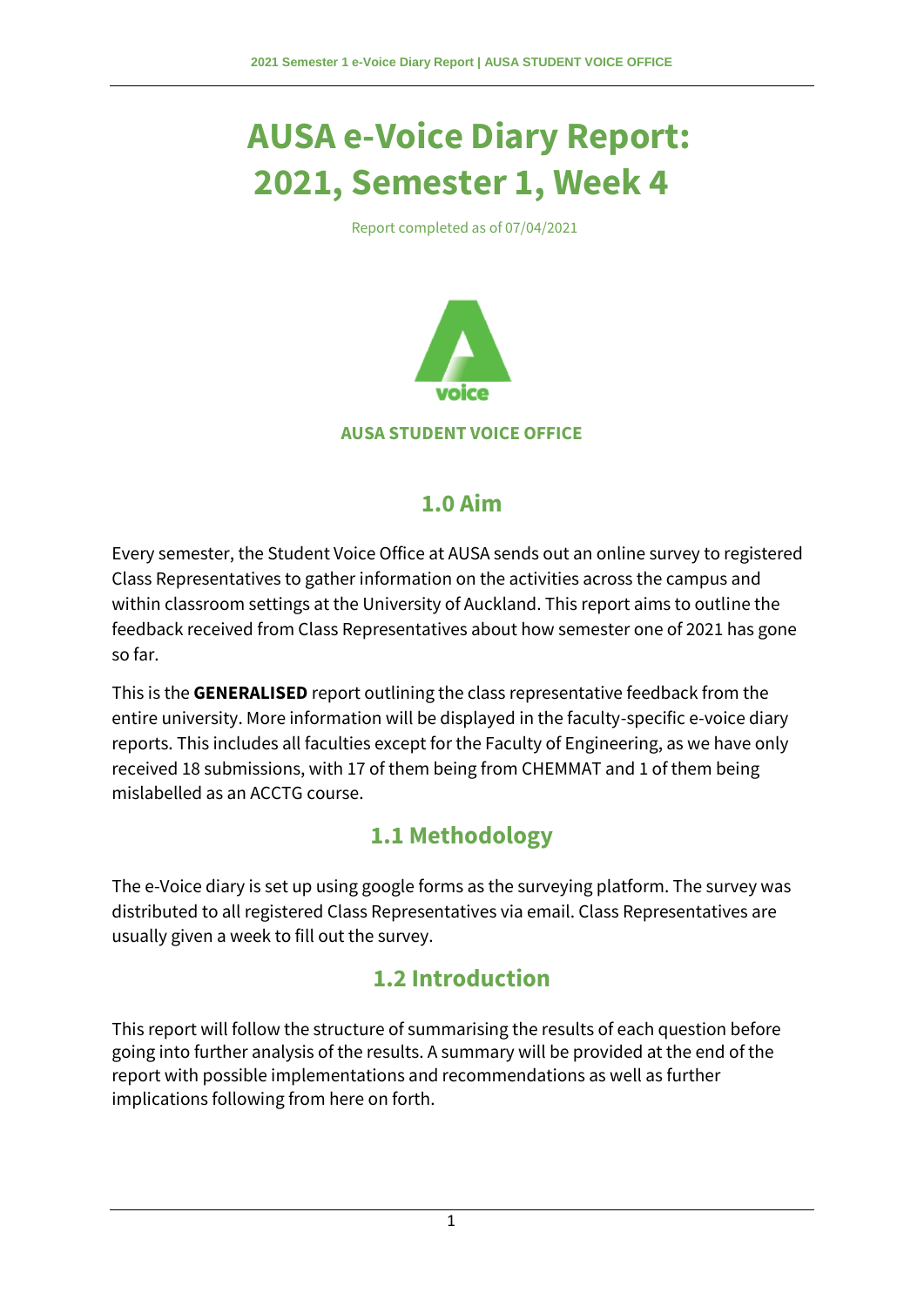## **2.0 Faculty Contributions**

The following information provided details on which faculties took part in the survey and which faculties had the most respondents. The total amount of submissions received for this section is from **1056.**

| <b>Faculty</b>                                 | T Count of Overall Course Rating |
|------------------------------------------------|----------------------------------|
| <b>Business School</b>                         | 201                              |
| <b>Faculty of Arts</b>                         | 255                              |
| <b>Faculty of Creative Arts and Industries</b> | 103                              |
| <b>Faculty of Education and Social Work</b>    | 86                               |
| <b>Faculty of Engineering</b>                  | 18                               |
| <b>Faculty of Law</b>                          | 38                               |
| <b>Faculty of Medical and Health Sciences</b>  | 93                               |
| <b>Faculty of Science</b>                      | 262                              |
| <b>Grand Total</b>                             | 1056                             |

## **3.0 Course Experiences**

The following information outlines the overall rated experience of courses provided at the University of Auckland across all faculties during the **first four weeks of semester 1, 2021**. The Class Representatives were asked to select how they would rate the respective courses they represent, from '**1**' being 'Poor', to '**5**' being 'Excellent'. The overall total responses to this question is **1028.**

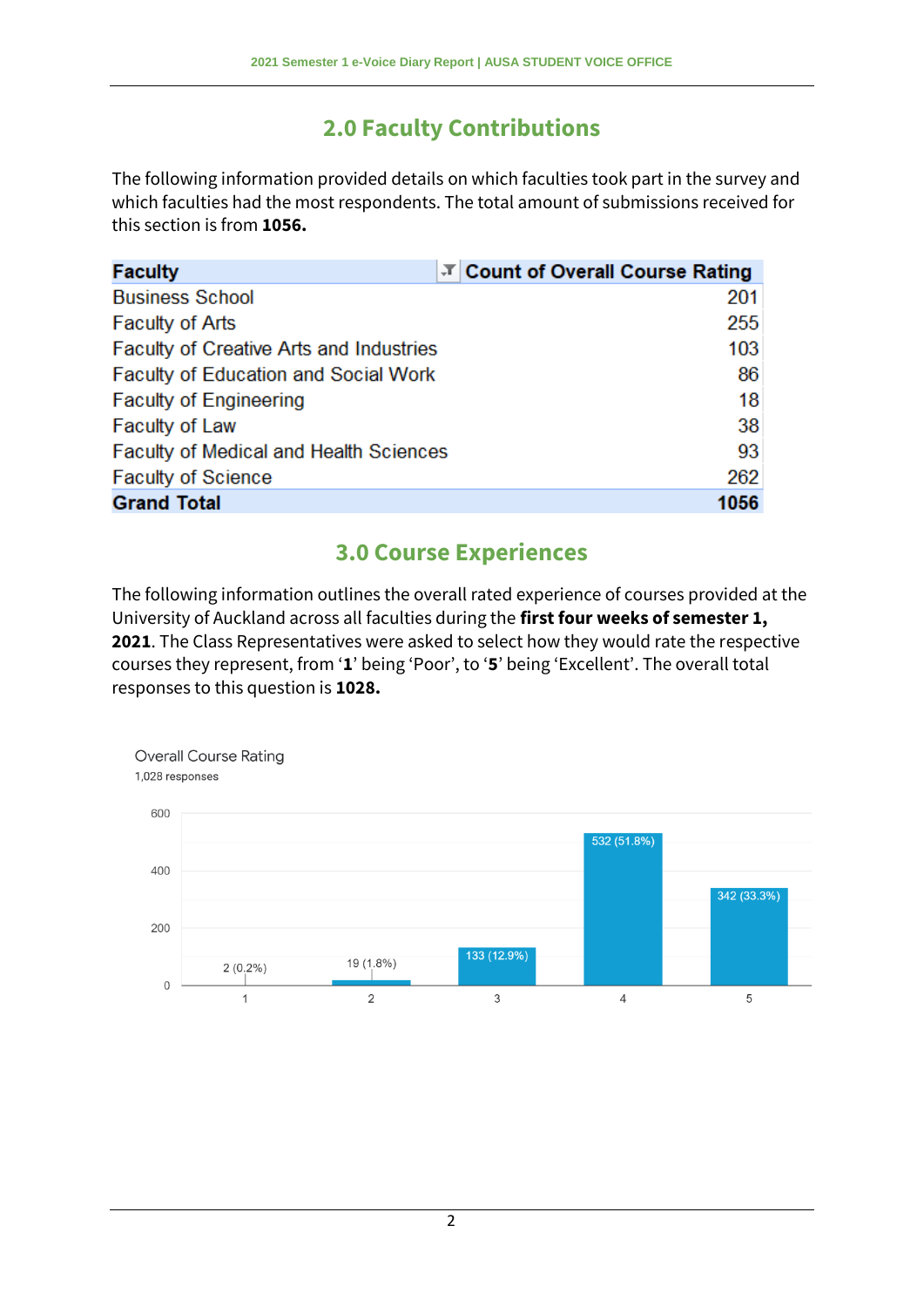A further breakdown of the course experience by faculty shows that class representatives have rated an average course experience of **4.17**.

| <b>Faculty</b>                                | T Average of Overall Course Rating |
|-----------------------------------------------|------------------------------------|
| <b>Business School</b>                        | 4.01                               |
| <b>Faculty of Arts</b>                        | 4.31                               |
| Faculty of Creative Arts and Industries       | 4.07                               |
| <b>Faculty of Education and Social Work</b>   | 4.06                               |
| <b>Faculty of Engineering</b>                 | 3.89                               |
| <b>Faculty of Law</b>                         | 4.34                               |
| <b>Faculty of Medical and Health Sciences</b> | 4.28                               |
| <b>Faculty of Science</b>                     | 4.19                               |
| <b>Grand Total</b>                            | 4.17                               |

# **3.1 Outlining what Categories Class Representative 'Course Experience' Feedback Relate to**



Due to technical errors, the blank entry of 310 is related to Academic Staff.

The data shows that a large majority of the course experience feedback received by Student Voice from Class Representatives was about "Course content and Structure" totalling to 73.8% of the overall feedback. This was followed by Assessments at 31.4% and Academic staff at 30.2%

Found consistent across all faculties, course content and structure, assessments and academic staff related feedback were in the top four most frequent complaints.